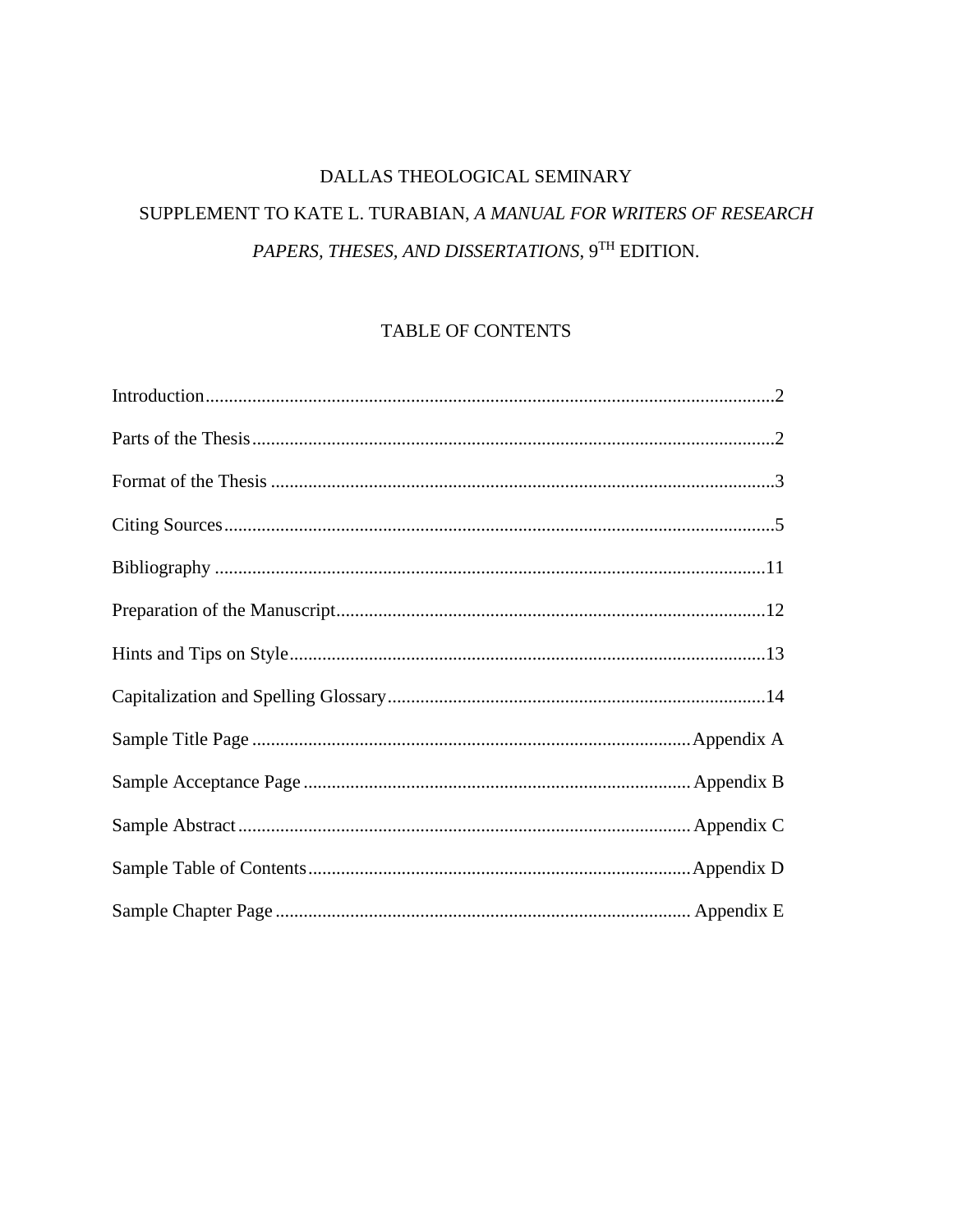#### **Introduction**

The purpose of this supplement is to point out preferences adopted by the DTS Thesis Style Committee where Turabian gives options, and to add information peculiar to DTS research projects not otherwise addressed in Turabian. Turabian is very thorough in its treatment of most issues involving form and style and is rather easy to use if one takes the time to read the fifteenth, sixteenth, and seventeenth chapters and consults the very complete Index of topics in the back. Turabian, along with this supplement, should address most of the questions students will have regarding form and style relative to writing research papers, theses, and dissertations.

In addition to following this supplement, the student is encouraged to use the research paper and thesis templates that are available for download from [https://library.dts.edu/turabian.](https://library.dts.edu/turabian) With the use of these tools, many of the style requirements specified here (e.g., margins, spacing) are fulfilled automatically.

Most doctoral degree programs have additional supplements. Contact the administrative assistant for your degree program to obtain these important supplements. Those degree-specific guidelines amend this document.

## **Parts of the Thesis**

#### Order of the Front Mater

Change the order of the "Front Matter" (Turabian A.2.1) for a thesis or dissertation as follows, omitting parts that are not applicable.

Title Page Acceptance Sheet Abstract **Contents** Illustrations Tables **Abbreviations** Acknowledgements Preface

#### Title Page

See Appendix B for an example. The author's full name should be used on the title page. Examples of acceptable forms are Lewis Sperry Chafer, John F. Walvoord, and S. Lewis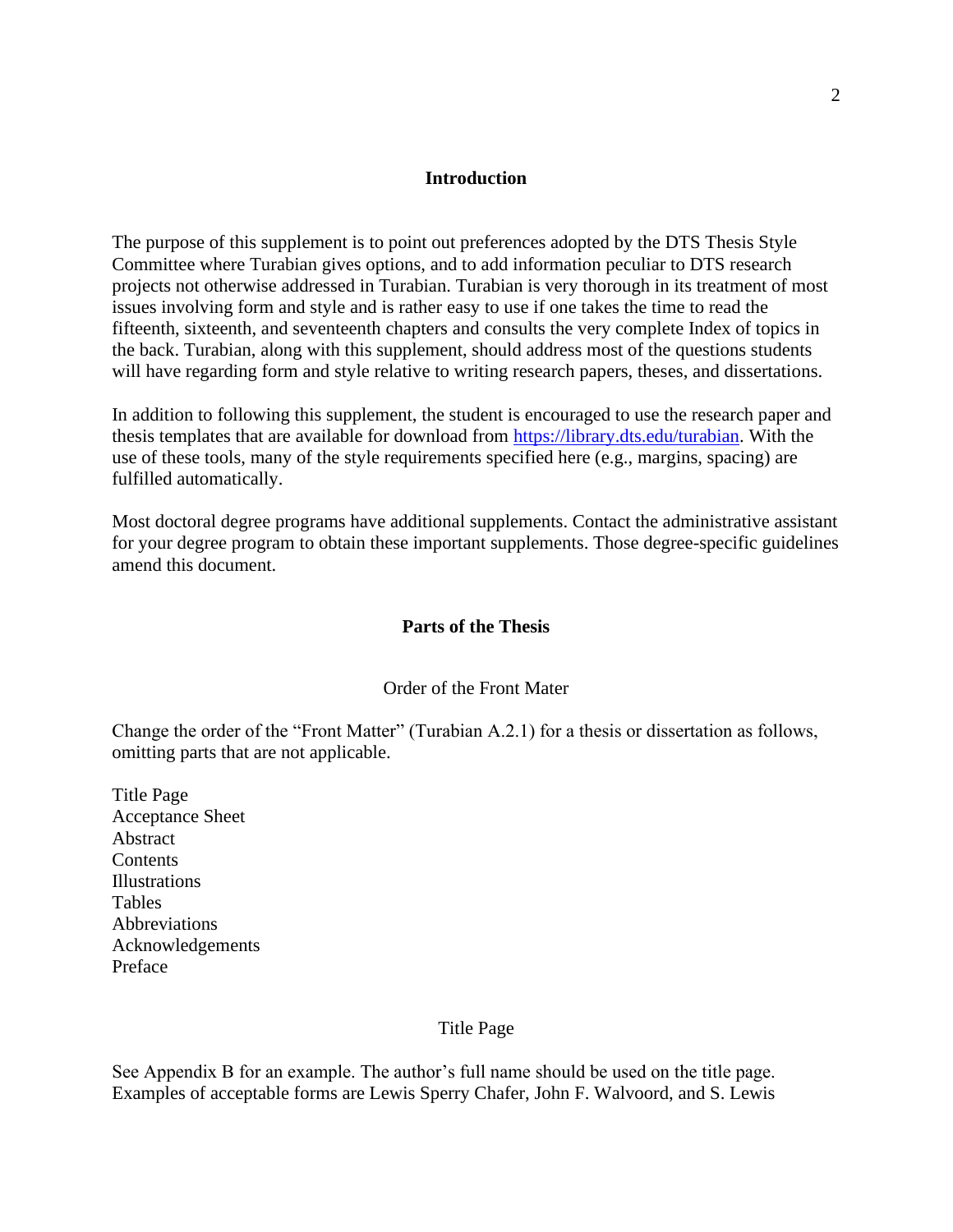Johnson Jr. The author's name must not be concealed in any fashion and pseudonyms must not be used. Greek and Hebrew words should be transliterated in the title. The date on the title page of theses and dissertations should be the month of graduation and the year (without a comma between them), not the date when the final draft was submitted. However, if the thesis is written after graduation, use the date of writing.

### Acceptance Page

See Appendix B for a sample master's thesis acceptance page. Contact doctoral programs for dissertation acceptance pages.

#### Abstract

Abstracts are required for all theses and dissertations. This page should have the heading "ABSTRACT" and include the full title of the dissertation, the author's name, and the full names of the readers, with either their first name and middle initial or first initial and middle name. Do not include personal titles such as "Dr." The abstract should function as a "stand alone" document which includes a statement of the problem, a brief exposition of the main lines of argument, and the conclusion. The abstract must not exceed 350 words. See Appendix E for an example.

#### **Contents**

For the table of contents, see the instructions in Turabian A.2.1.6 and the example in Appendix D of this supplement. Use headline style of capitalization (Turabian 22.3.1). Parts are not necessary.

#### Abbreviations

Theses and dissertations (but not research papers) should include a complete list of the abbreviations used. Follow the example on Turabian, p. 387.

#### **Format of the Thesis**

All of the formatting conventions adopted by DTS have been saved as settings in the thesis and term paper templates, which the student is encouraged to use. They can be accessed from the DTS Library website: [https://library.dts.edu/turabian.](https://library.dts.edu/turabian) However, the student must adhere to the following conventions even if those tools are not used.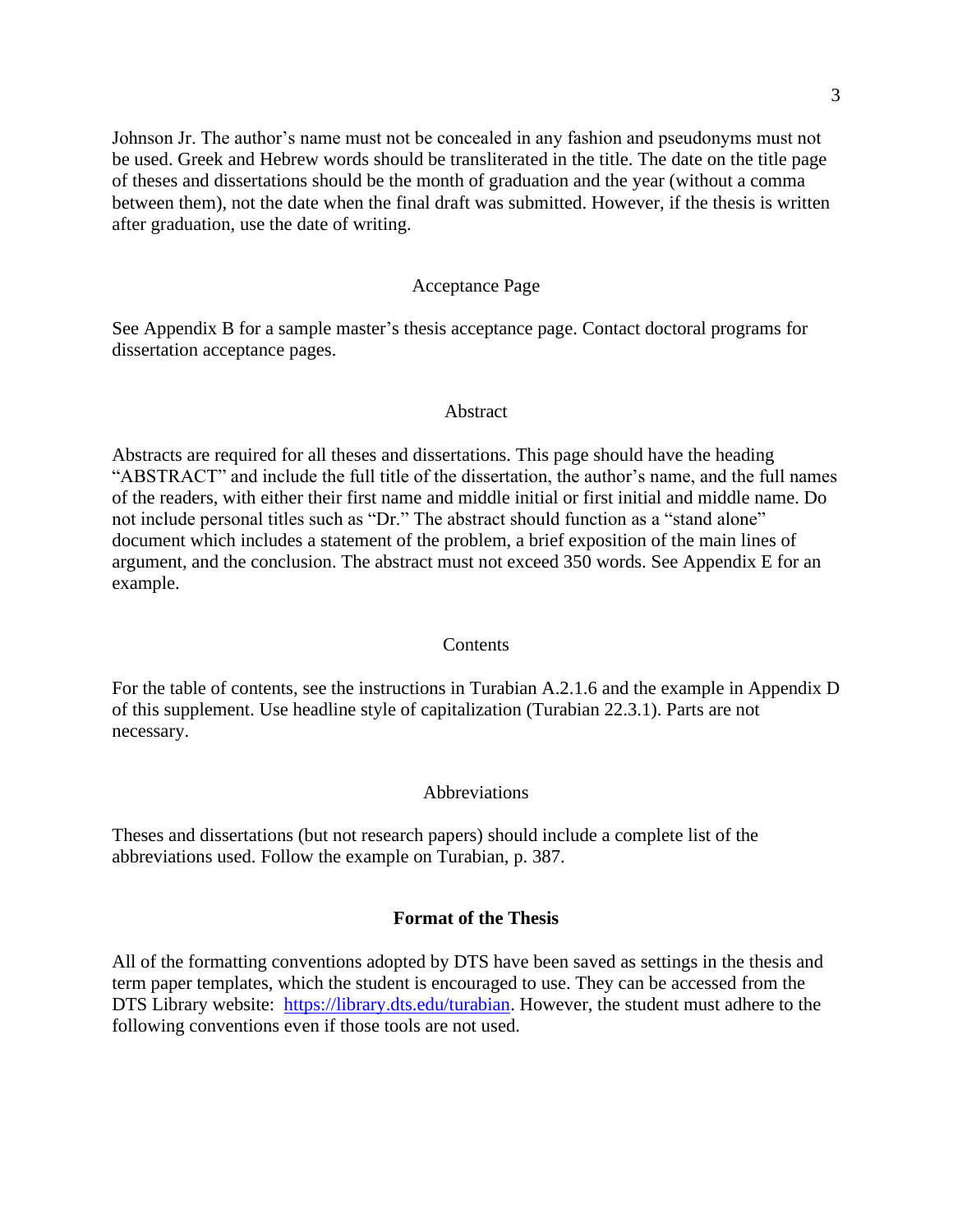## Margins

Leave a margin of one inch on the top, bottom, and right side and one and a half inch (for binding purposes) on the left side for all theses and dissertations. Leave a margin of one inch on all sides for research papers.

## Typeface

Use twelve-point type for the body of the text and ten-point type for footnotes.

## Spacing and Indentation

All theses should be double-spaced. Indent the beginning of paragraphs and footnotes ¾ inches and block quotations  $\frac{1}{2}$  inches. Paragraph indention for block quotation should be another  $\frac{1}{4}$ inches if you are quoting from the beginning of the paragraph.

For pages that begin a chapter, leave two inches between the top of the page and the chapter heading. See the example provided in Appendix E.

## Pagination

All pages within the front matter should be numbered, except the title page (although it is *counted* as page i). The page numbers for front matter sections should be lowercase, Roman numerals that are centered at the bottom of the page.

For the body of the paper, use Arabic numerals and place them at the top right-hand side for pages that do not begin a new chapter. For pages that do begin a new chapter, center the page number at the bottom.

## Subheadings

With regard to subheadings as discussed in Turabian A.2.2.4, use the following options:

- Level 1 Centered, boldface
- Level 2 Centered, roman type
- Level 3 Flush left, boldface
- Level 4 Flush left, roman type
- Level 5 Run in at beginning of paragraph, boldface

All five levels may not be necessary for most research papers, and any combination of levels may be used as long as they adhere to the order above.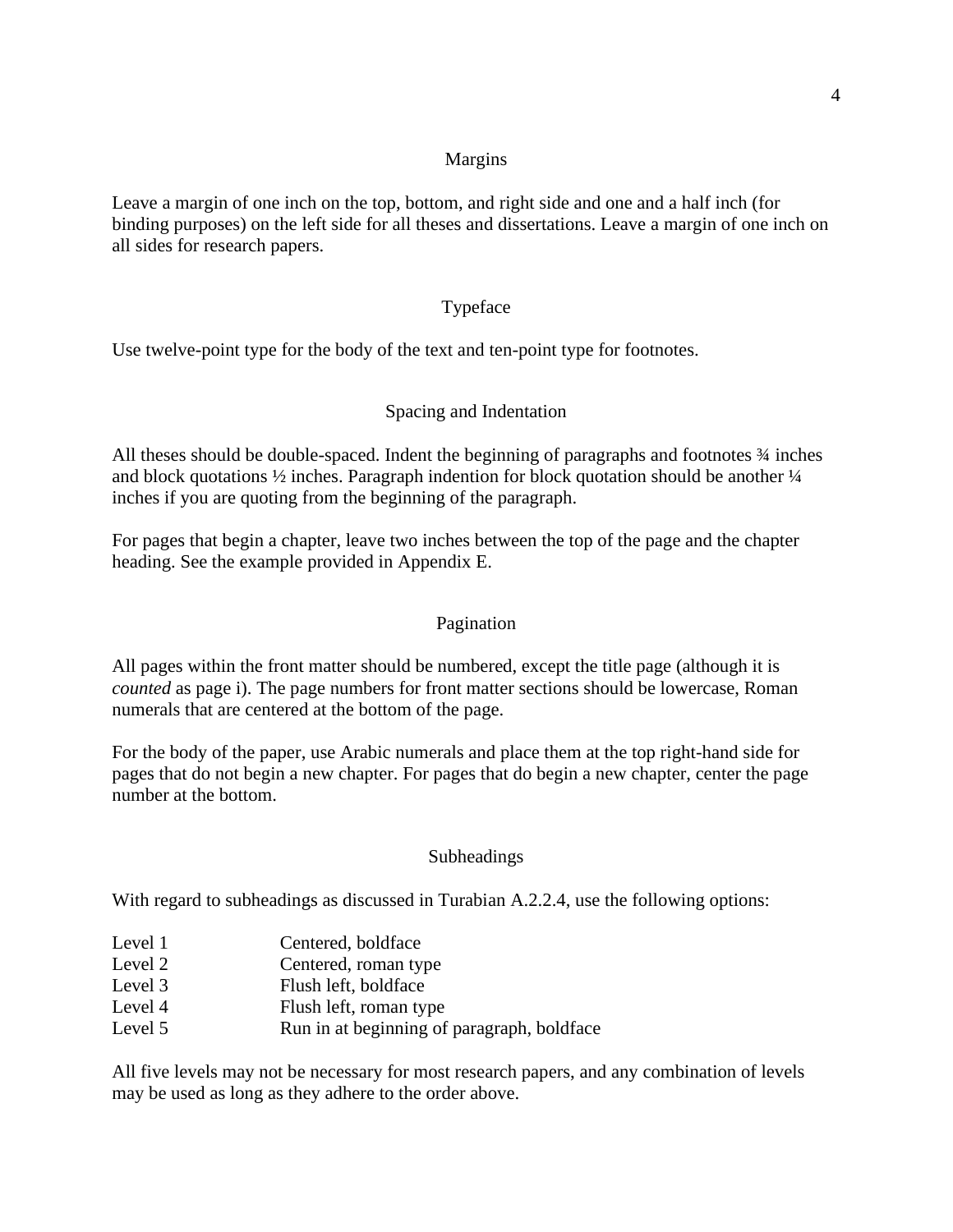Subheadings are started on the 3rd line after the preceding text (double space plus one line), while normal text begins on 2nd line after the heading.

#### **Citing Sources**

## Plagiarism

Guard against plagiarism. Please read Turabian 4.2.3, 7.9 and section 1:16:3 of the *Student Handbook* carefully.

#### Quotations

Note the distinction between block quotations and run-in quotations in Turabian 25.2.1 and 25.2.2 Specifically note that a block quotation must be five lines or more and single-spaced.

## Biblical Citations

See Turabian 17.8.2 and 24.6 for referring to biblical passages, but cite biblical passages parenthetically rather than in footnotes. Also use the standard SBL abbreviations, given below, instead of the ones given in Turabian 24.6.

#### Old Testament

| Gen           | Genesis                    | Song or (Cant) | Song of Songs (or Canticles) |
|---------------|----------------------------|----------------|------------------------------|
| Exod          | Exodus                     | Isa            | Isaiah                       |
| Lev           | Leviticus                  | Jer            | Jeremiah                     |
| <b>Num</b>    | <b>Numbers</b>             | Lam            | Lamentations                 |
| Deut          | Deuteronomy                | Ezek           | Ezekiel                      |
| Josh          | Joshua                     | Dan            | Daniel                       |
| Judg          | Judges                     | Hos            | Hosea                        |
| Ruth          | Ruth                       | Joel           | Joel                         |
| $1-2$ Sam     | 1-2 Samuel                 | Amos           | Amos                         |
| $1-2$ Kgs     | 1-2 Kings                  | Obad           | Obadiah                      |
| 1-2 Chr       | 1-2 Chronicles             | Jonah          | Jonah                        |
| Ezra          | Ezra                       | Mic            | Micah                        |
| Neh           | Nehemiah                   | Nah            | Nahum                        |
| Esth          | Esther                     | Hab            | <b>Habakkuk</b>              |
| Job           | Job                        | Zeph           | Zephaniah                    |
| Ps/Pss        | Psalms                     | Hag            | Haggai                       |
| Prov          | <b>Proverbs</b>            | Zech           | Zechariah                    |
| Eccl (or Qoh) | Ecclesiastes (or Qoheleth) | Mal            | Malachi                      |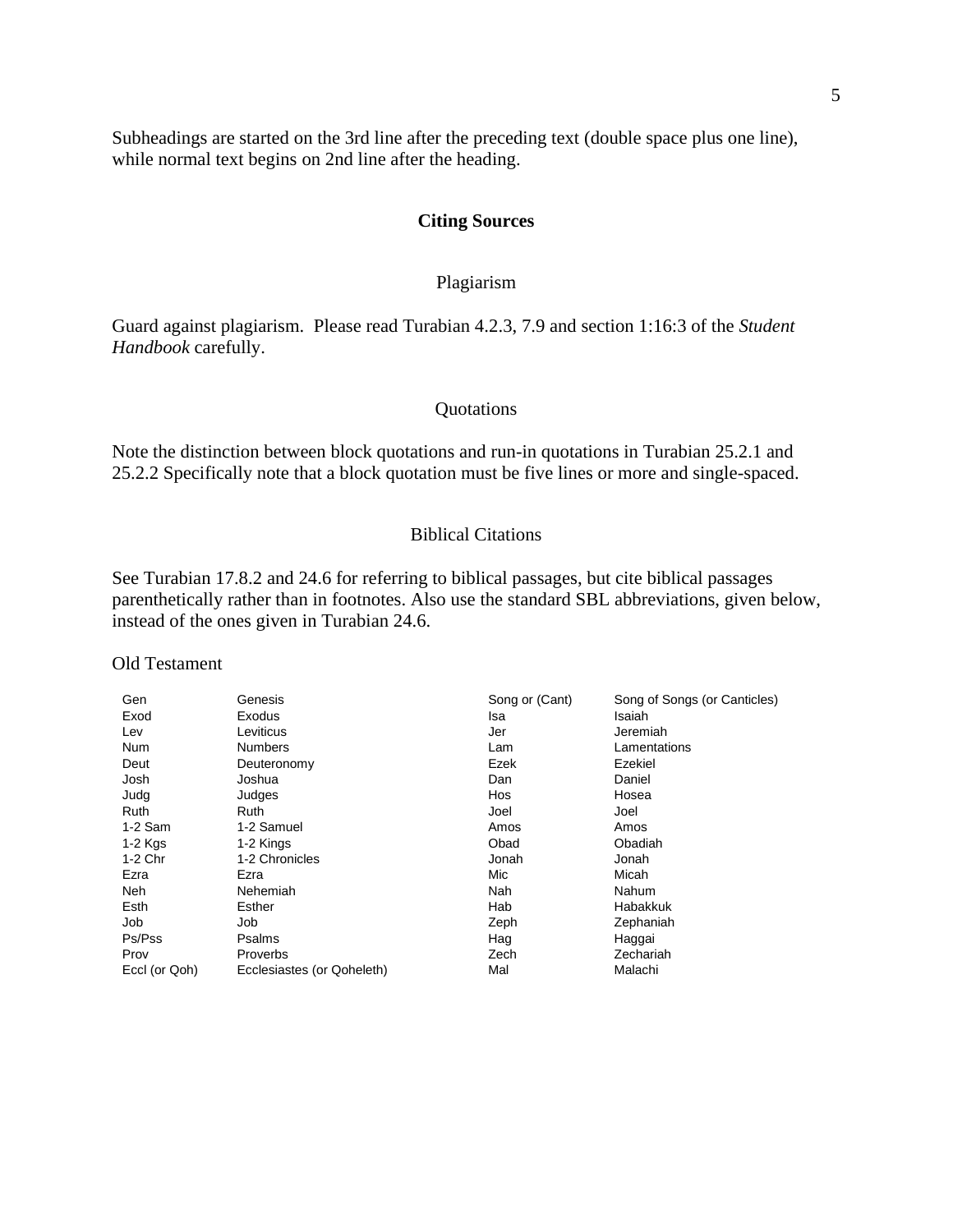#### New Testament

| Matt       | Matthew         | 1-2 Thess   | 1-2 Thessalonians |
|------------|-----------------|-------------|-------------------|
| Mark       | Mark            | $1-2$ Tim   | 1-2 Timothy       |
| Luke       | Luke            | Titus       | Titus             |
| John       | <b>John</b>     | <b>Phlm</b> | Philemon          |
| Acts       | Acts            | Heb         | <b>Hebrews</b>    |
| <b>Rom</b> | Romans          | Jas         | James             |
| 1-2 Cor    | 1-2 Corinthians | $1-2$ Pet   | 1-2 Peter         |
| Gal        | Galatians       | 1-2-3 John  | $1-2-3$ John      |
| Eph        | Ephesians       | Jude        | Jude              |
| Phil       | Philippians     | Rev         | Revelation        |
| Col        | Colossians      |             |                   |

## Apocrypha and Septuagint

| Bar<br>Add Dan | <b>Baruch</b><br><b>Additions to Daniel</b> | Jdt<br>1-2 Macc | Judith<br>1-2 Maccabees |
|----------------|---------------------------------------------|-----------------|-------------------------|
| Pr Azar        | Prayer of Azariah                           | 3-4 Macc        | 3-4 Maccabees           |
| Bel            | Bel and the Dragon                          | Pr Man          | Prayer of Manasseh      |
| Sq three       | Song of the Three Young Men                 | Ps 151          | Psalm 151               |
| Sus            | Susanna                                     | Sir             | Sirach/Ecclesiasticus   |
| 1-2 Esd        | 1-2 Esdras                                  | Tob             | Tobit                   |
| Add Esth       | <b>Additions to Esther</b>                  | Wis             | Wisdom of Solomon       |
| Ep Jer         | Epistle of Jeremiah                         |                 |                         |

### Footnotes

Study chapters 15-17 carefully concerning the need and proper method for citing sources. Chapter 15 provides general principles; chapter 16 describes the Notes-Bibliography style that DTS has adopted for most sources; and chapter 17 gives more detailed guidance on specific types of sources that the student will likely encounter.

Of the two citation options specified by Turabian (Notes Style and Author-Date Style), DTS requires the Notes Style with footnotes rather than endnotes (T 15.3.1 and T 16) for all sources except biblical and classical citations. A bibliography of cited sources is included at the end of the paper (T 16.2) and should be arranged alphabetically in accordance with T 16.2.2.

See Turabian 16.3.4 for properly formatting footnotes, but note that DTS requires superscripts for note numbers rather than regular text. Pay special attention to Turabian 16.3.3, which states that footnotes must start over with 1 for each new chapter.

Subsequent notes within the same chapter should be shortened by the author-title method; see Turabian 16.4.1 for examples. Furthermore, for repeating a citation that has just been used in a previous note, use the author-title method of shortening rather than the increasingly obsolete abbreviation *ibid*. Note, however, that the first reference to a work within a new chapter should be a full reference.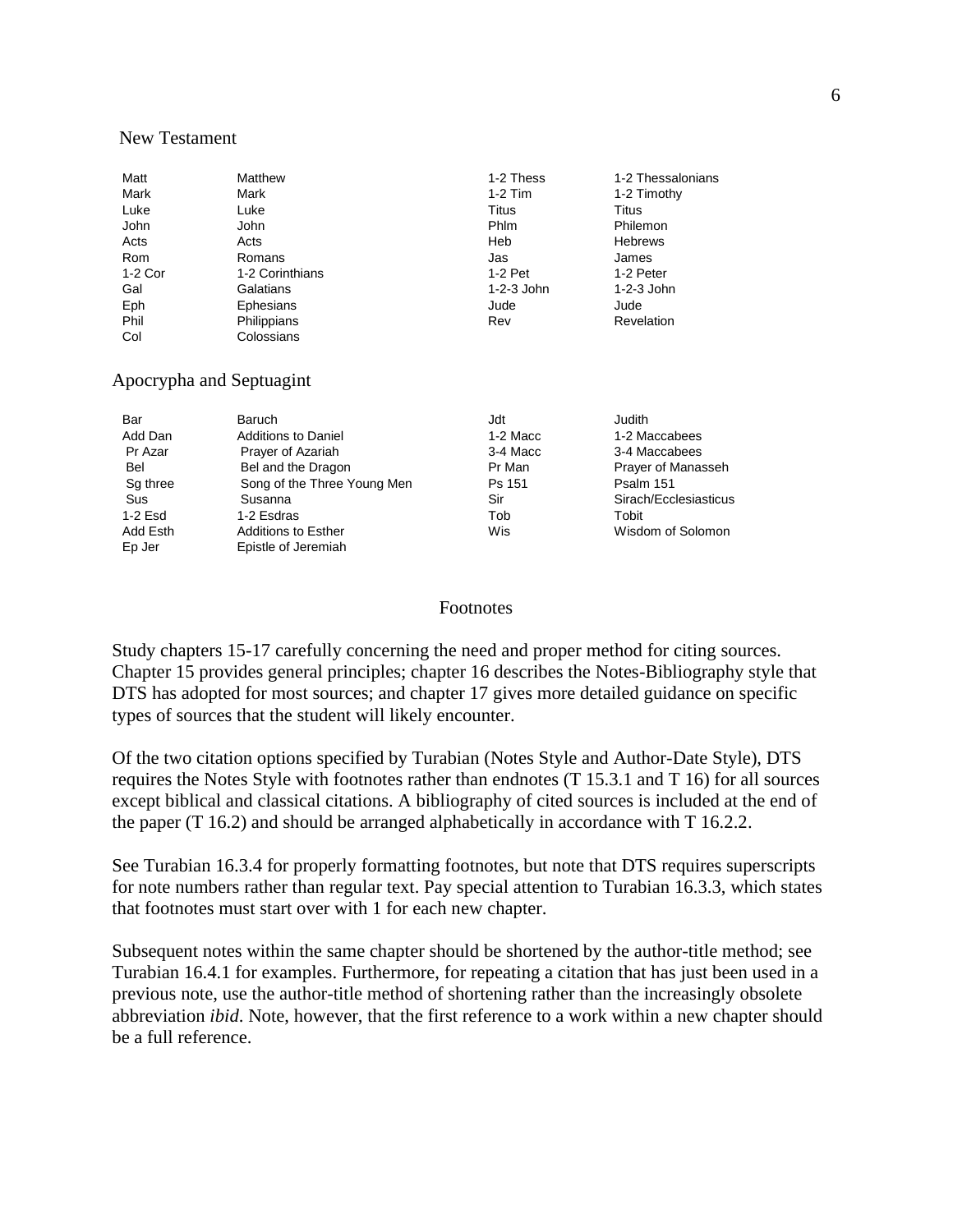Although Turabian allows but does not require the inclusion of series information in footnotes and bibliographic entries, the series title and volume number (if available) are important and should be included; the series editor's name is optional, however.

#### Electronic Sources

Pay special attention to T 15.4.1.2, which describes the two categories of electronic sources: those that are like print in every respect except the electronic format, e.g., e-books, journals accessed online, and those that are not. Access dates (T 15.4.1.5) are no longer required for sources that list a date of publication; they are required for sources that omit a publication date.

#### Parenthetical Citation

As noted above, parenthetical citation is required for biblical references, but according to Turabian 16.4.3, it is also allowed "if you are discussing a particular work at length and need to cite it frequently."

#### Abbreviations within Footnotes

Turabian 17.2.3 prohibits abbreviated titles for journals. However, such abbreviations are common in biblical and theological studies, and abbreviated titles are permitted (not required) at DTS. Abbreviated titles must be included in a list of abbreviations, however, and the full title must be included in the bibliography. A list of standard abbreviations for biblical and theological studies can be found in *The SBL Handbook of Style*, 2nd ed. (Atlanta: SBL Press, 2014).

#### Special Types of References

The examples provided below are constructed from the principles given in chapters 15-17 of Turabian. The list is not exhaustive but is included to illustrate special types of references that are frequently encountered in biblical and theological studies.

For each reference the footnote is denoted by "N" and its corresponding bibliographic entry by "B."

## **Article Citations**

Contrary to the example provided in Turabian 17.2.4, it is not necessary to include a month or season when citing a journal article; issue numbers may be included for journals that are paginated consecutively through the issues of a volume.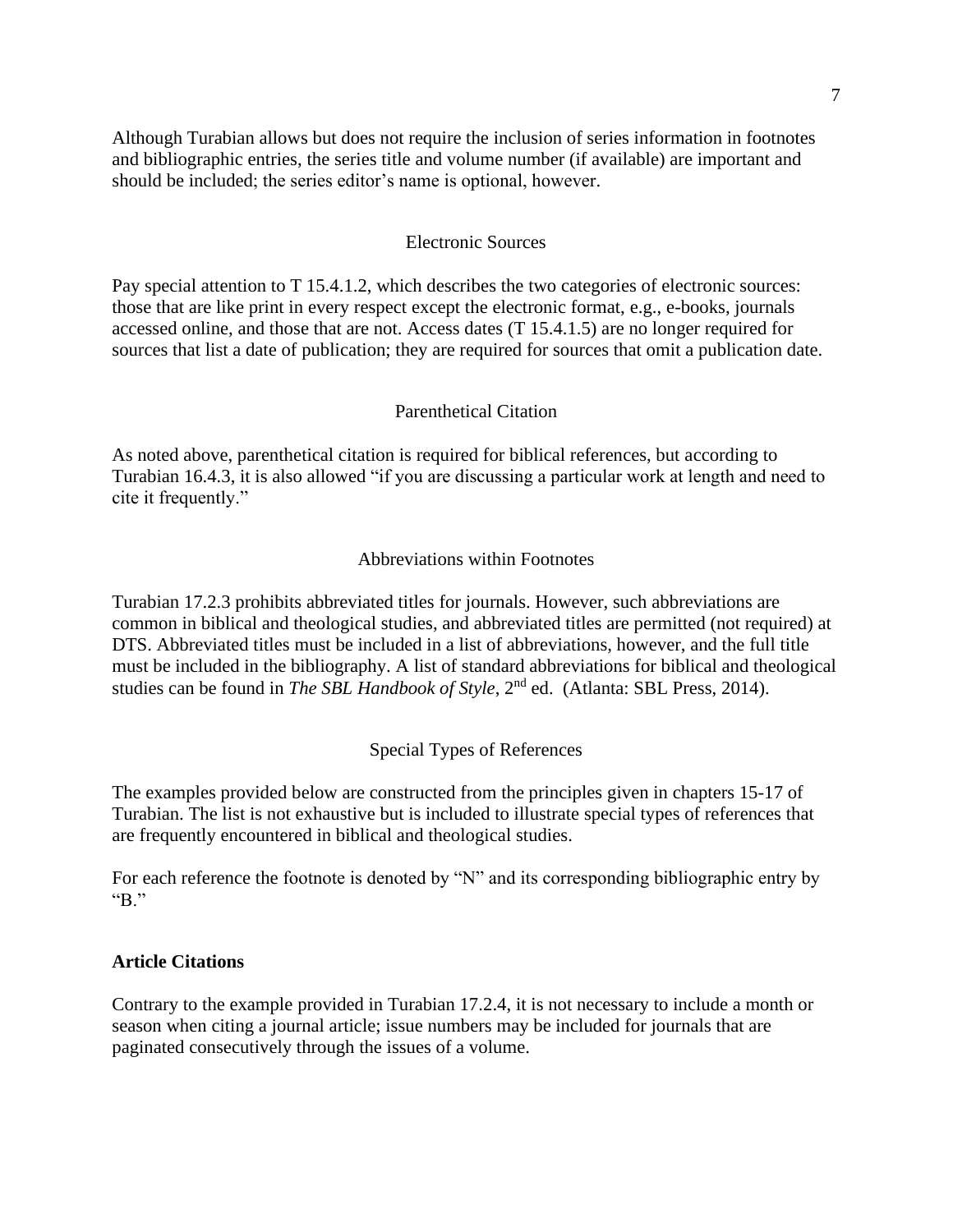- N: Robert B. Chisholm Jr., "Identity Crisis: Assessing Samson's Birth and Career," *Bibliotheca Sacra* 166 (2009): 148.
- B: Chisholm, Robert B., Jr. "Identity Crisis: Assessing Samson's Birth and Career." *Bibliotheca Sacra* 166 (2009): 147-62.

## **Greek and Hebrew Words from Lexica**

References concerning Greek and Hebrew words from lexica such as BDB, BDAG, *TDOT* and *TDNT* are special cases and should be treated as the examples below.

If the article is unsigned, begin the citation with the editor's name, followed by the bibliographic information and the page reference.

N: Walter Bauer, *A Greek-English Lexicon of the New Testament and Other Early Christian Literature*, rev. and ed. Frederick W. Danker, 3rd ed. (Chicago: University of Chicago Press, 2000), 576-79.

Abbreviated titles are allowed as long as the full title is included in a list of abbreviations. According to that option, the previous note would be:

## N: BDAG, 576-79.

The bibliographic entry should refer only to the work as a whole and not the specific entry, and the title should not be abbreviated.

B: Bauer, Walter. *A Greek-English Lexicon of the New Testament and Other Early Christian Literature*. Revised and edited by Frederick W. Danker. 3rd ed. Chicago: University of Chicago Press, 2000.

If the article is signed, begin the citation with the author's name, followed by the word to be defined in quotation marks, the bibliographic information, and the page reference.

N: Günther Bornkamm, "πρέσβυς, κτλ.," in *Theological Dictionary of the New Testament*, ed. Gerhard Friedrich, trans. and ed. Geoffrey W. Bromiley, vol. 6 (Grand Rapids: Wm. B. Eerdmans Publishing Company, 1968), 952.

For the abbreviated note:

N: Bornkamm, "πρέσβυς, κτλ.," in *TDNT*, 6:952.

The bibliographic entry should begin with the author's name and include the page range of the article: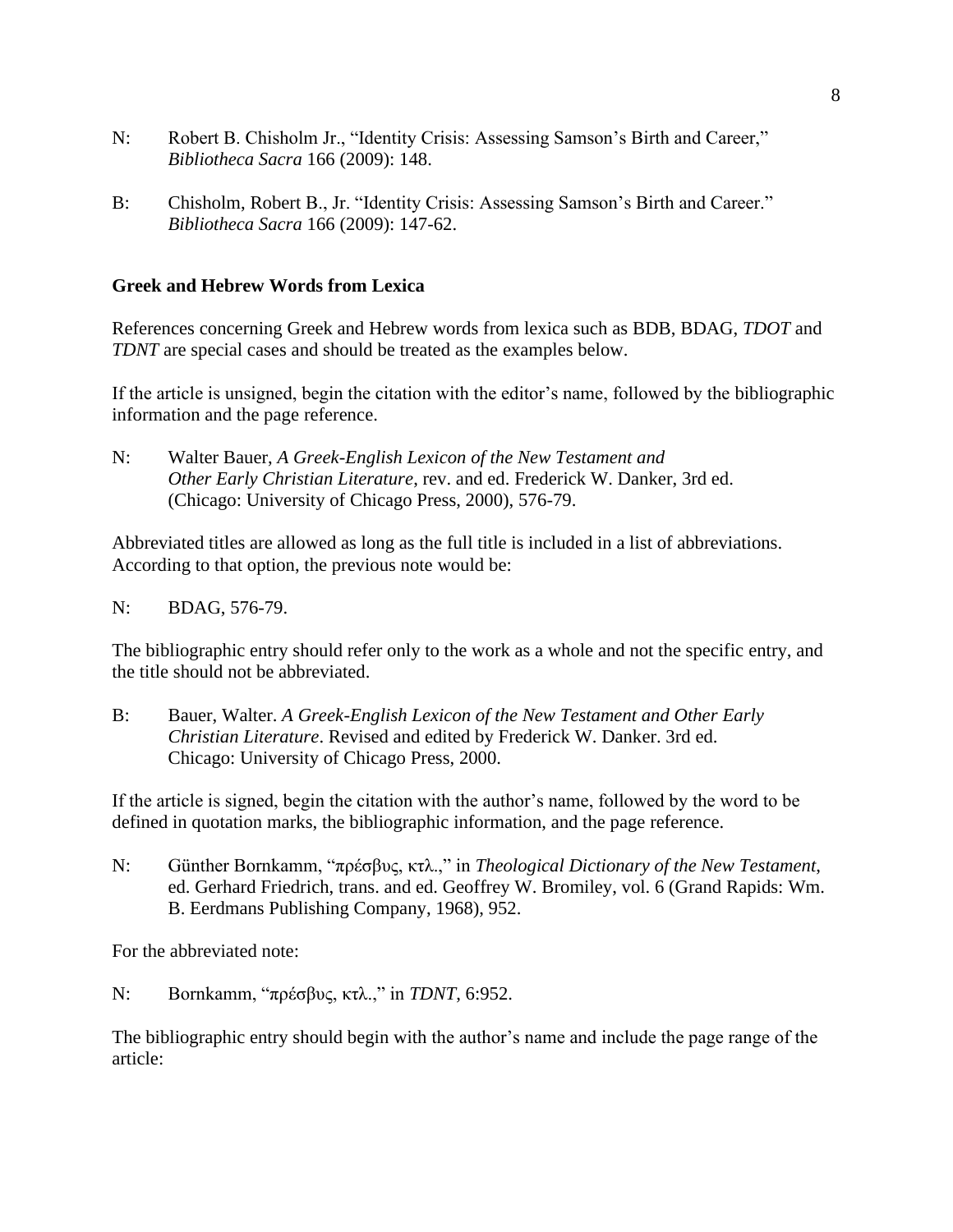B: Bornkamm, Günther. "πρέσβυς, κτλ." In *Theological Dictionary of the New Testament*, edited by Gerhard Friedrich, translated and edited by Geoffrey W. Bromiley, vol. 6, 651-83. Grand Rapids: Wm. B. Eerdmans Publishing Company, 1968.

## **Classical, Patristic and Medieval Works**

Classical, Patristic and Medieval works should be included in both the footnotes and the bibliography (Turabian 17.8.1). Turabian allows this option for fields that involve textual analysis, such as biblical and theological studies. See the footnote examples below and in Turabian 17.8.1 for these types of works. The bibliographic entries should be treated as edited and translated works, as prescribed by Turabian 17.1.1.1

Examples:

- N: 1 Clement 34.8.
- B: Clement. "1 Clement." In *The Apostolic Fathers*. Translated and edited by Bart D. Ehrman, vol. 1, 34-151. Loeb Classical Library. Cambridge: Harvard University Press, 2003.
- N: Josephus *Against Apion* 1.1.
- B: Josephus. *Against Apion*. Translated by H. St. J. Thackeray. Loeb Classical Library. Cambridge: Harvard University Press, 1926.
- N: Augustine *On the Trinity* 1.10.20.
- B: Augustine. "On the Trinity." Translated by Arthur West Haddan. In *A Select Library of the Nicene and Post-Nicene Fathers*, edited by Philip Schaff, Series 1, vol. 3, 17-228. 1886. Reprint, Grand Rapids: Eerdmans, 1978.

### **Theological Encyclopedias and Dictionaries**

Entries from theological encyclopedias and dictionaries should be treated as chapters and other titled parts of a book, as in Turabian 17.1.8, and not as well-known reference works (Turabian 17.5.3). See the following examples:

- N: Pheme Perkins, "Gnosticism," in *New Interpreter's Dictionary of the Bible*, ed. Katherine Doob Sakenfeld, vol. 2 (Nashville: Abingdon Press, 2007), 583.
- B: Perkins, Pheme. "Gnosticism." In *New Interpreter's Dictionary of the Bible*, edited by Katherine Doob Sakenfeld, vol. 2, 581-84. Nashville: Abingdon Press, 2007.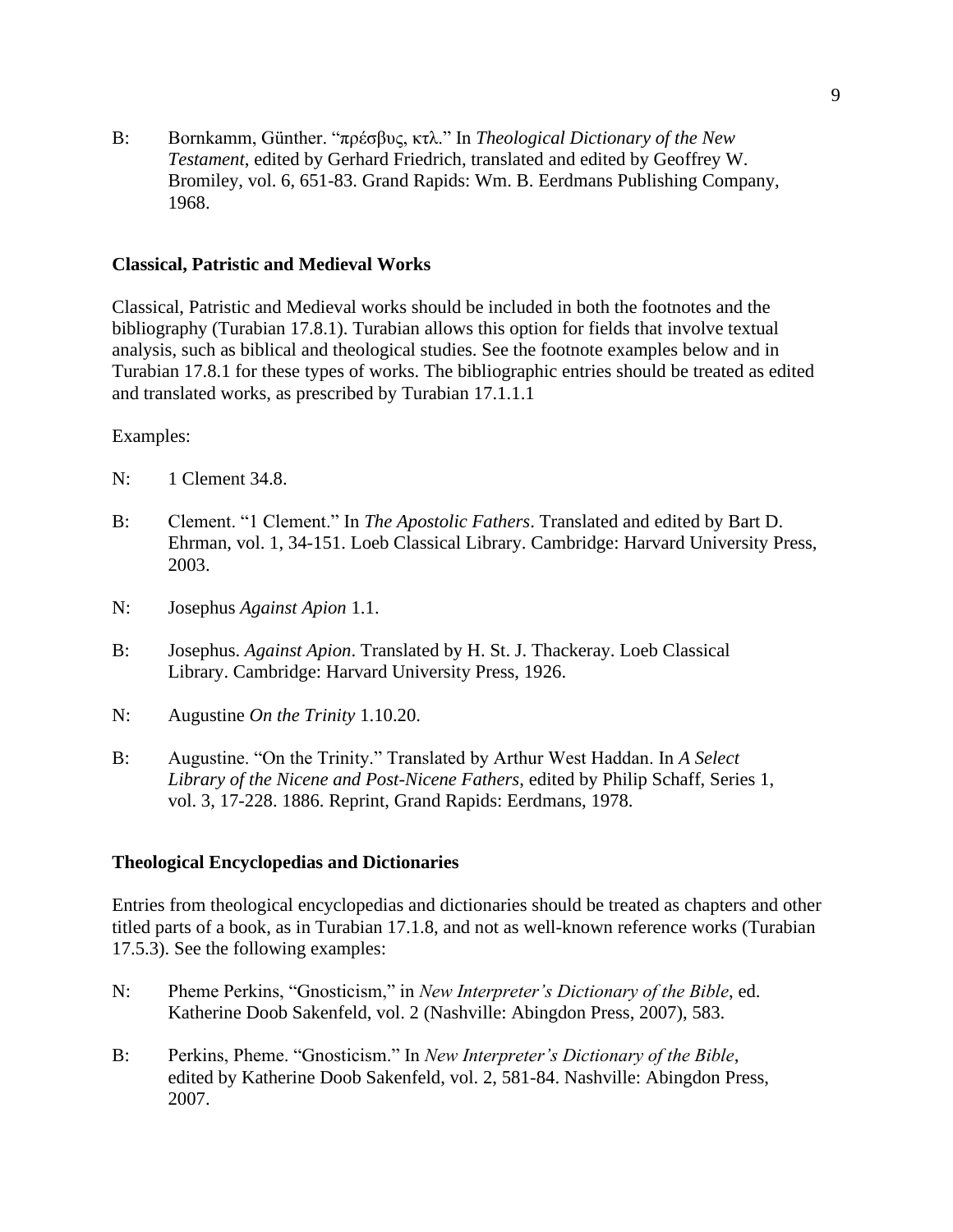- N: Rowan Williams, "Justification," in *Encyclopedia of Christian Theology*, ed. Jean-Yves Lacoste, vol. 2 (New York: Routledge, 2005), 843.
- B: Williams, Rowan. "Justification." In *Encyclopedia of Christian Theology*, edited by Jean-Yves Lacoste, vol. 2, 843-49. New York: Routledge, 2005.

## **Class Notes**

For distributed class notes, follow the example below:

- N: John D. Hannah, "Church in the Modern Era: Europe and America," unpublished class notes for HT 102 (Dallas Theological Seminary, Fall Semester, 2007), 25.
- B: Hannah, John D. "Church in the Modern Era: Europe and America." Unpublished class notes for HT 102. Dallas Theological Seminary. Fall Semester, 2007.

#### **Complex Citation Examples**

Part cited out of a multi-volume, edited work:

- N: Allen P. Ross, "Proverbs," in *The Expositor's Bible Commentary*, ed. Frank E. Gaebelein et al., vol. 5 (Grand Rapids: Zondervan Publishing House, 1991), 931.
- B: Ross, Allen P. "Proverbs." In *The Expositor's Bible Commentary*, edited by Frank E. Gaebelein et al., vol. 5, 883-1134. Grand Rapids: Zondervan Publishing House, 1991.

Reference that includes full series information:

- N: E. Earle Ellis, "Pseudonymity and Canonicity of New Testament Documents," in *Worship, Theology and Ministry in the Early Church: Essays in Honor of Ralph P. Martin*, ed. Michael J. Wilkins and Terence Paige, Journal for the Study of the New Testament: Supplement Series, ed. Stanley Porter et al., vol. 87 (Sheffield: JSOT Press, 1992), 215.
- B: Ellis, E. Earle. "Pseudonymity and Canonicity of New Testament Documents." In *Worship, Theology and Ministry in the Early Church: Essays in Honor of Ralph P. Martin*, edited by Michael J. Wilkins and Terence Paige. Journal for the Study of the New Testament: Supplement Series, edited by Stanley E. Porter et al., vol. 87, 212-24. Sheffield: JSOT Press, 1992.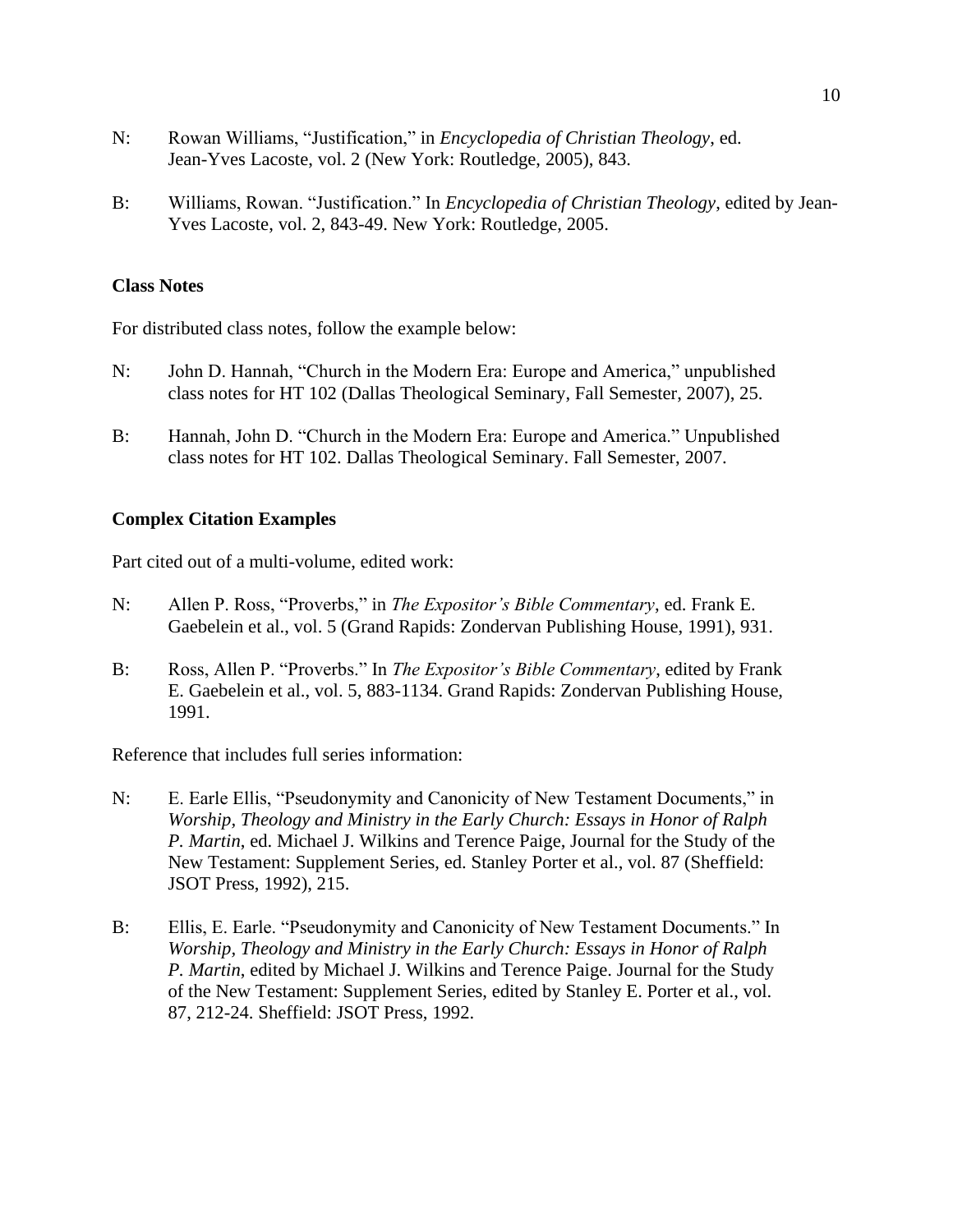## **Sources Accessed Online**

If a reasonably short, stable URL with non-restricted access is available, use it, as in this example from JSTOR.

- N: Jaroslav Pelikan, "The Jewish-Christian Dialogue in Historical Perspective," *Bulletin of the American Academy of Arts and Sciences* 32 (1978): 22, http://www.jstor.org/stable/3822986.
- B: Pelikan, Jaroslav. "The Jewish-Christian Dialogue in Historical Perspective." *Bulletin of the American Academy of Arts and Sciences* 32 (1978): 18-30. http://www.jstor.org/stable/3822986.

If a reasonably short, stable URL is not available, or if the URL is restricted to authorized users, then use the name of the database from which the book or article was accessed.

- N: Robert B. Chisholm Jr., "Identity Crisis: Assessing Samson's Birth and Career," *Bibliotheca Sacra* 166 (2009): 148, ATLA Religion Database.
- B: Chisholm, Robert B., Jr. "Identity Crisis: Assessing Samson's Birth and Career." *Bibliotheca Sacra* 166 (2009): 147-62. ATLA Religion Database.

## **Book that has no fixed page numbers (See T 17.1.10 for general principles)**

In this example the cited essay, "Staying Centered and Purpose Driven," is the third chapter of the book, while the cited text is found under the heading, "The Challenge of Change." The chapter number and section title are given instead of the page number.

- N: Leith Anderson, "Staying Centered and Purpose Driven," in *Mastering Church Management*, ed. Don Cousins, Leith Anderson, and Arthur DeKruyter (Portland: Multnomah Press, 1990), chap. 3, sec. "The Challenge of Change," Logos Bible Software.
- B: Anderson, Leith. "Staying Centered and Purpose Driven." In *Mastering Church Management*, edited by Don Cousins, Leith Anderson, and Arthur DeKruyter, chapter 3. Portland: Multnomah Press, 1990. Logos Bible Software.

## **Bibliography**

Bibliographic entries should be arranged alphabetically by surname and by title if the author has more than one title (Turabian 16.2.2). To aid in computer-assisted additions or corrections, the author's name should be used for second and subsequent references to the same author with multiple works, contrary to Turabian 16.2.2. Do not use the 3-em dash.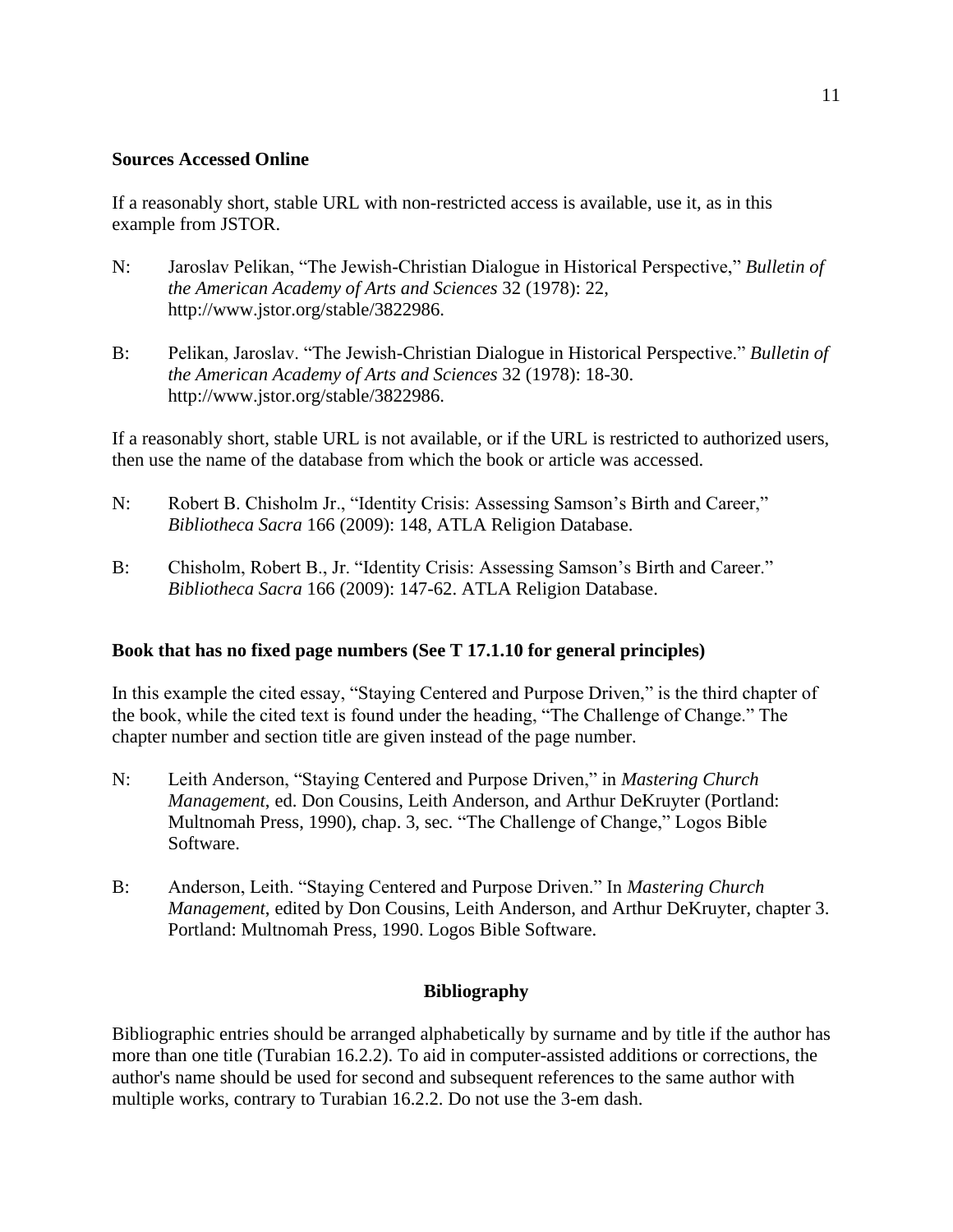Bibliographies for research papers may be listed in alphabetical order without subdivisions. For large bibliographies in theses and dissertations, consult with your advisor as to the best division. Head notes should clearly identify each subdivision. Within the divisions, works should be listed by alphabetical order by surname and alphabetically by title when more than one works is listed for an author.

## **Preparation of the Document**

Capitalization and Spelling

Capitalization and spelling should conform to the glossary on p. 14 of this supplement. For example, note the differences between Scripture, Bible, Messiah, etc., and scriptural, biblical, messianic, etc.

## En Dashes in Numeric Ranges

Turabian 21.7 covers use of hyphens (-) and em dashes (—). Turabian briefly mentions en dashes (–) in footnote 1, page 314. Turabian 23.2.4 covers use of hyphens for numeric ranges (such as a range of dates or pages or verses). Amend Turabian as follows. Use an en dash between continued numbers to indicate a range, such as 1984–2020. Note this is contrary to Turabian 23.2.4 which specifies a hyphen, not an en dash. CMS, on which Turabian is based, specifies an en dash (CMS 6.78–80).

### Punctuation of Bible Passages

When citing Bible passages, use commas between references to the same level, and a semicolon between separate references, e.g., Gen 1:26–27, 30; 2:18–23. Use an en dash between continued numbers to indicate a range of verses or chapters. See Turabian 24.6 for additional details.

Creating Color Charts and Graphs

When you have multiple series of data points in a chart or graph, it is often helpful to use color to distinguish the series. However, because some people are color blind, and because color graphics may be reproduced in black-and-white, it is wise to also distinguish the series by markers. For example, one series could be a dashed line, another series could include triangle data points, etc.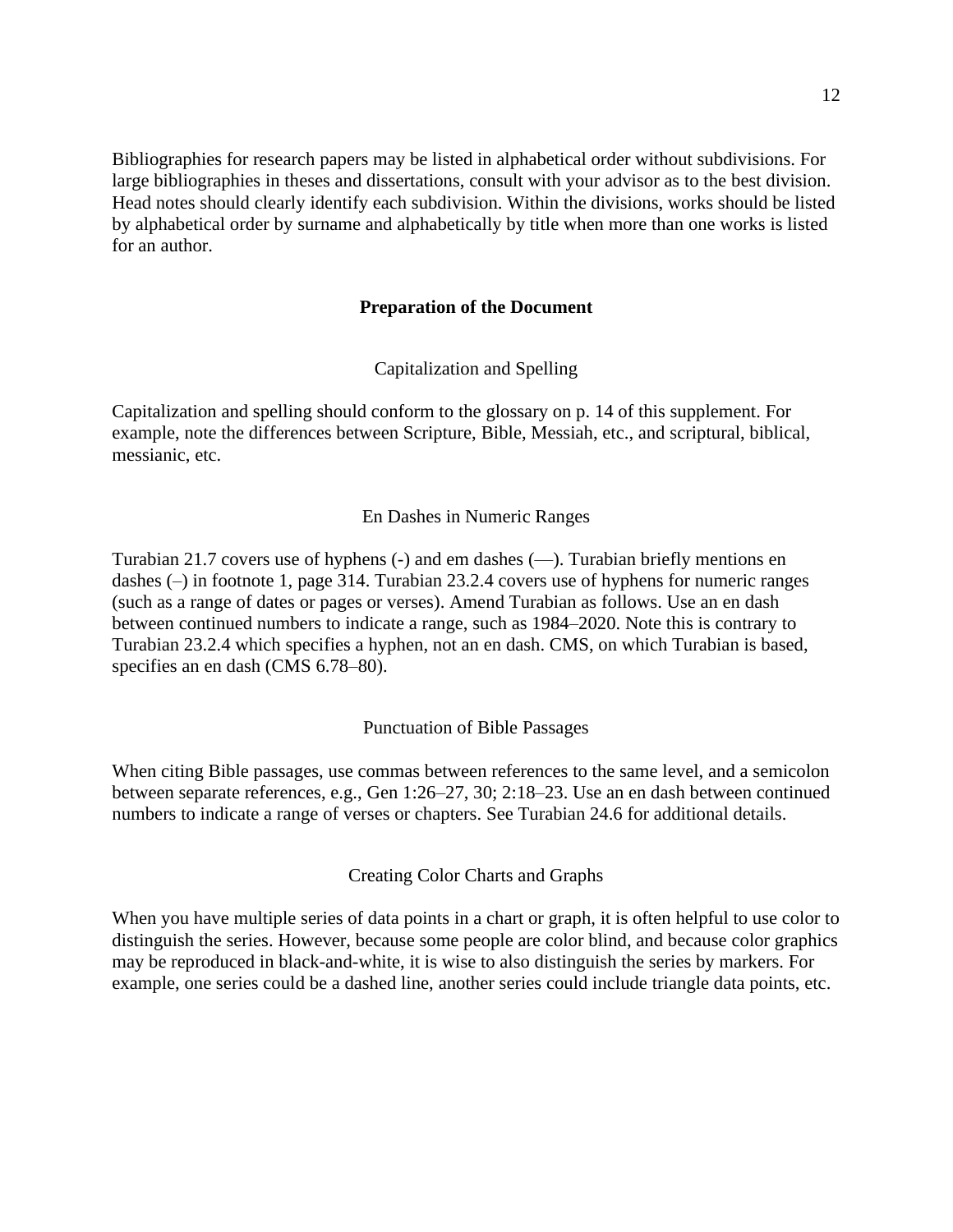## PDF Version of Final Version

Save your document as a PDF type "A" (for archival) file, so that fonts, Greek/Hebrew texts, symbols, paragraphs styles, character styles, pages, etc. are embedded. This PDF becomes the official copy for grading and for archiving in the library.

## **Hints and Tips on Style**

- 1. References to other parts of the thesis or dissertation should use numerals, e.g., "In chapter 5 of this thesis . . ." (Turabian 23.1.8).
- 2. Excessive use of the first person singular and plural pronouns should be avoided.
- 3. When referring to the terminus of dates, the following form should be used: "from 1969 to 1970" not "from 1969-70." But reference to inclusive dates should take the form, "in the years 1969-70."
- 4. When referring to the era, AD precedes the date and BC follows it (Turabian 23.3.2), e.g., "In AD 400 . . ." but "In 841 BC . . ."
- 5. If it is necessary to divide a Hebrew phrase, clause, or sentence between lines, the words should be divided so that they read right to left in their normal order in the two lines.
- 6. Periods and commas should go inside quotation marks and semicolons and colons should follow them. Question marks and exclamation points precede them if they belong to the quotation but follow them if they belong to the sentence of which the quotation is a part (Turabian 21.12.2.1).
- 7. The closing quotation mark should precede the parenthetical reference and the period should follow, e.g., " $\dots$  met him" (Heb 7:10).
- 8. Leave one space after all punctuation including periods, question marks, and exclamation points.
- 9. Arabic numerals should be used in referring to the names of the biblical books, not Roman numerals, e.g., "1 Pet" not "I Pet."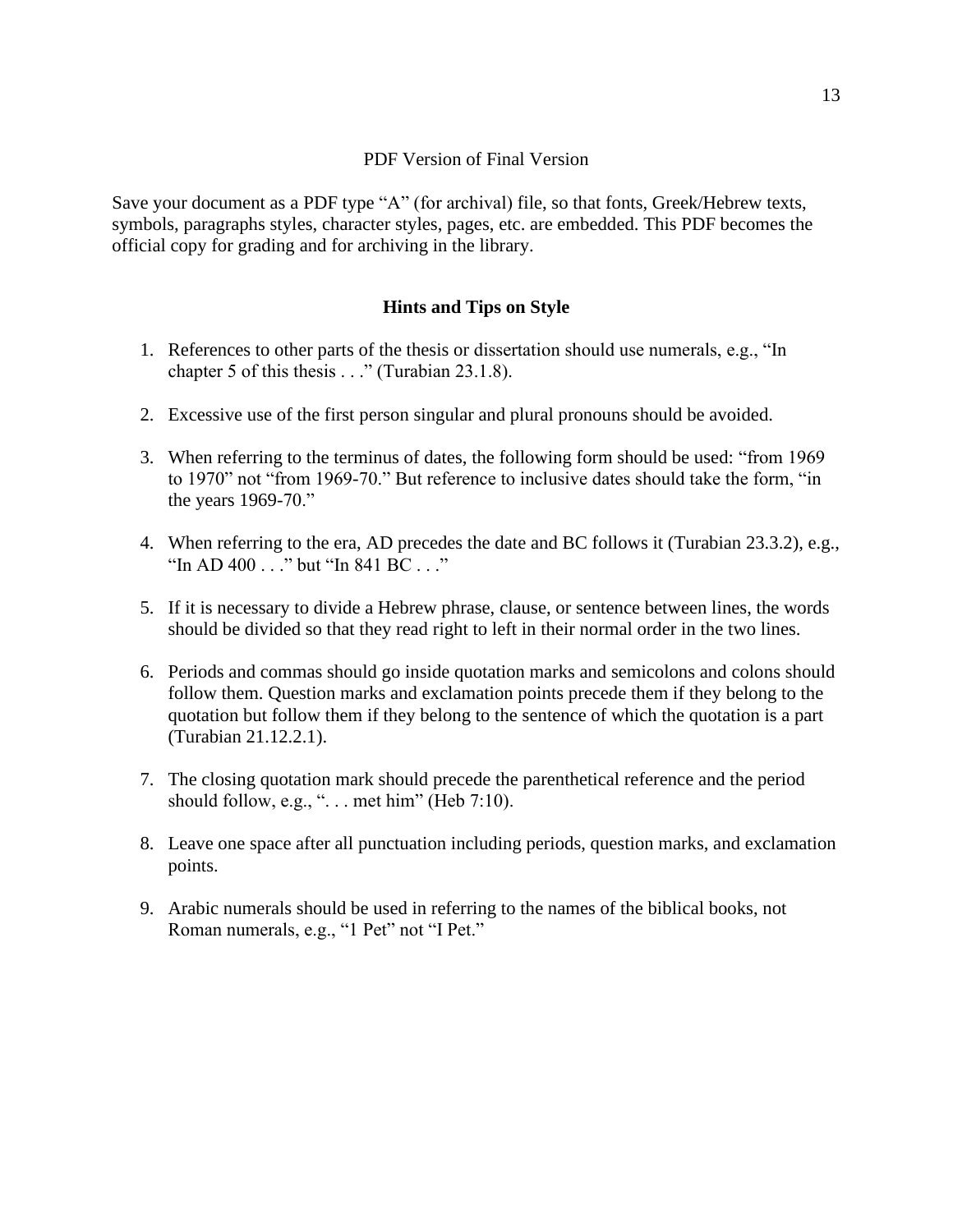#### **Capitalization/Lowercasing Glossary**

Abrahamic Covenant Age: atomic age church age nuclear age but: Bronze Age Iron Age Stone Age the Almighty Almighty God amillennial, amillenarian the Antichrist anti-Christian antichrists (many) the Apocrypha (but: apocryphal) apostle(s) (but: the Twelve Apostles, the Twelve) apostolic Apostolic Age archaeology ark (referring to it generally) ark (Noah's) ark of the covenant Ascension (specific biblical event) Atonement (of Christ) audiovisual Beatitudes believer-priests Bible biblical black theology body of Christ Book of books (Bible) book of Job (a book of the Bible) book of life (mentioned in Rev. 20:15) Bread of Life bride of Christ Calvary Captivity (the Babylonian; others, lowercase) Catholics, Catholicism (but: catholic, meaning universal) chapter (general term)

chapter 6 (specific chapter) charismatic chief priest(s) children of Israel Christ Child Christian education (but: Department of Christian Education) Christlike Christological Christology Christ's kingdom church (both universal and local) church, the early church fathers (but: the Fathers) the Commandments (capitalize only when referring to the whole Decalogue: Ten Commandments, but: first commandment) Commencement communion (the ordinance) communists, communism (when referring to the political system) covenant (but: Old Covenant and New Covenant) Creation (the original) the Creator the Cross (figurative sense of Christ's sacrifice and redemption) cross (the wooden object) the Crucifixion (when referring to Calvary in its total significance) curriculum (plural: curricula, not: curriculums) Davidic Covenant Day of Atonement Day of Pentecost Day of the Lord the Decalogue Department of Historical Theology (but: the Historical Theology department) devil disciple(s) (but: the Twelve)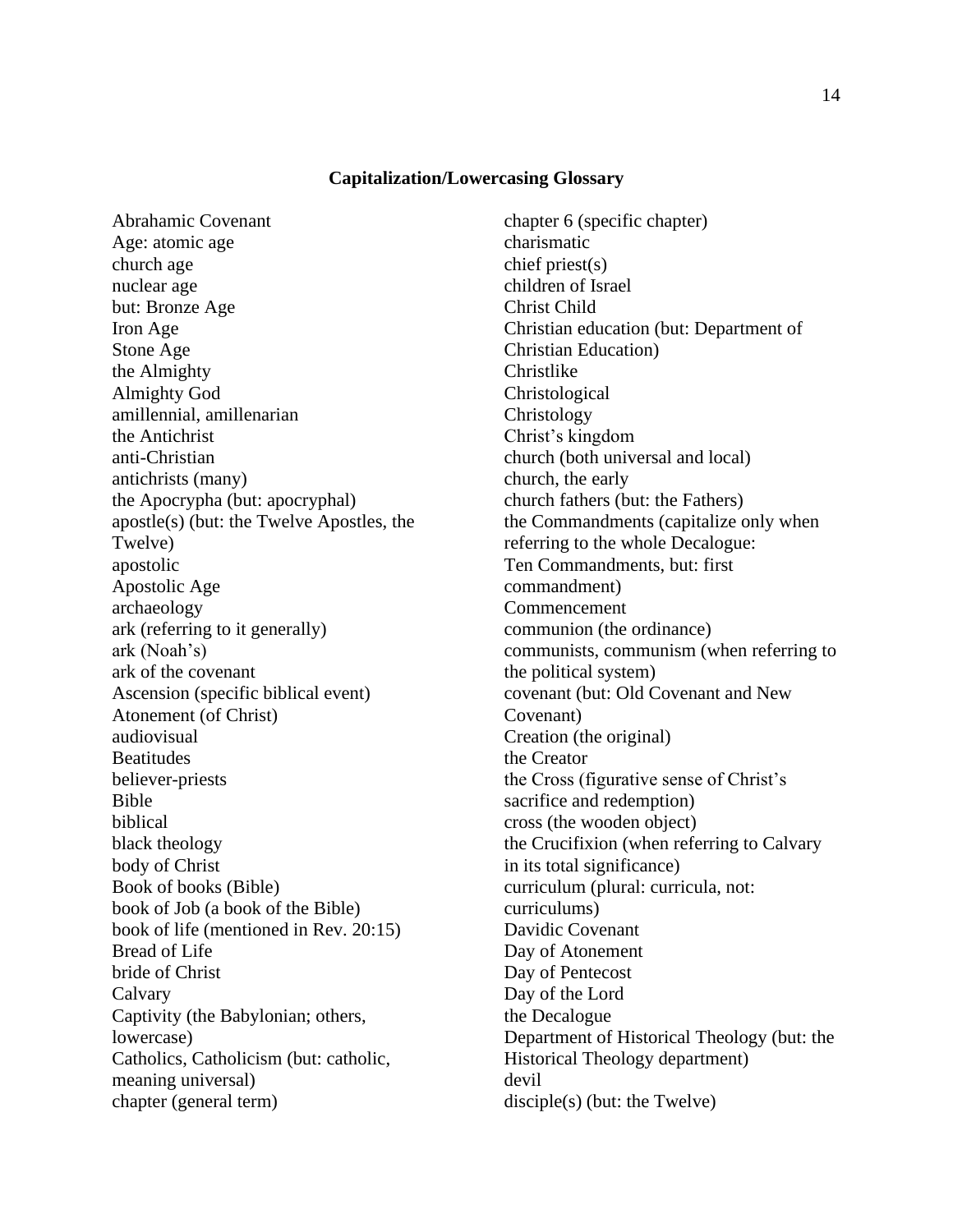Easter Day Epistle (when used in connection with the biblical letters, as "the Epistle to the Galatians," "the Epistles," "the Epistles of Paul," "the Pauline Epistles," "the Pastoral Epistles"; but Paul's epistles) eternal God Exile (biblical event) Exodus (biblical event) Fall (of man, biblical event) fall season the Father (God) the Fathers (meaning the church fathers) Feast of Tabernacles Flood (biblical event—but: the flood of Noah's day) fundamentalism, fundamentalist Garden of Eden Garden of Gethsemane **Gentile** Gnostic(s), Gnosticism Godhead godless godly God-Man God's Word Golden Rule the Good Shepherd gospel (when referring to the evangelical message) Gospel, Gospels (one or more of the first four New Testament books) Great Commission great white throne judgment handbook heaven heavenly Father hell High Priest (for Jesus, otherwise lowercase) Holy Land holy of holies, holy place, most holy place (in the tabernacle and temple) Holy One (God); Holy Ghost; Holy Spirit the Incarnation Jehovah (but: Yahweh is preferred) judgment seat of Christ

the Just for the unjust King of kings the kingdom (also: His kingdom) kingdom of God Last Supper Law (Pentateuch or the Ten Commandments; lowercase for any other reason) Law of Moses liberation theology Living Water (Jesus); Lamb of God "living water" (salvation) Lord of lords Lord's Day (Sunday) Lord's Prayer (specific prayer taught by Jesus) Lord's Supper Lord's Table lordship Majority Text marriage supper of the Lamb Masoretic text the Master (Jesus) Mediator (Christ) mercy seat Messiah messiahship messianic Midrash midrashic millenarian, millenarianism millennial millennium Mosaic Covenant Mosaic Law Most High (name of God) most holy place New Covenant New Jerusalem Nicene fathers Noah's ark non-Christian Northern Kingdom (Israel) Old Covenant parable of the prodigal son (and other parables)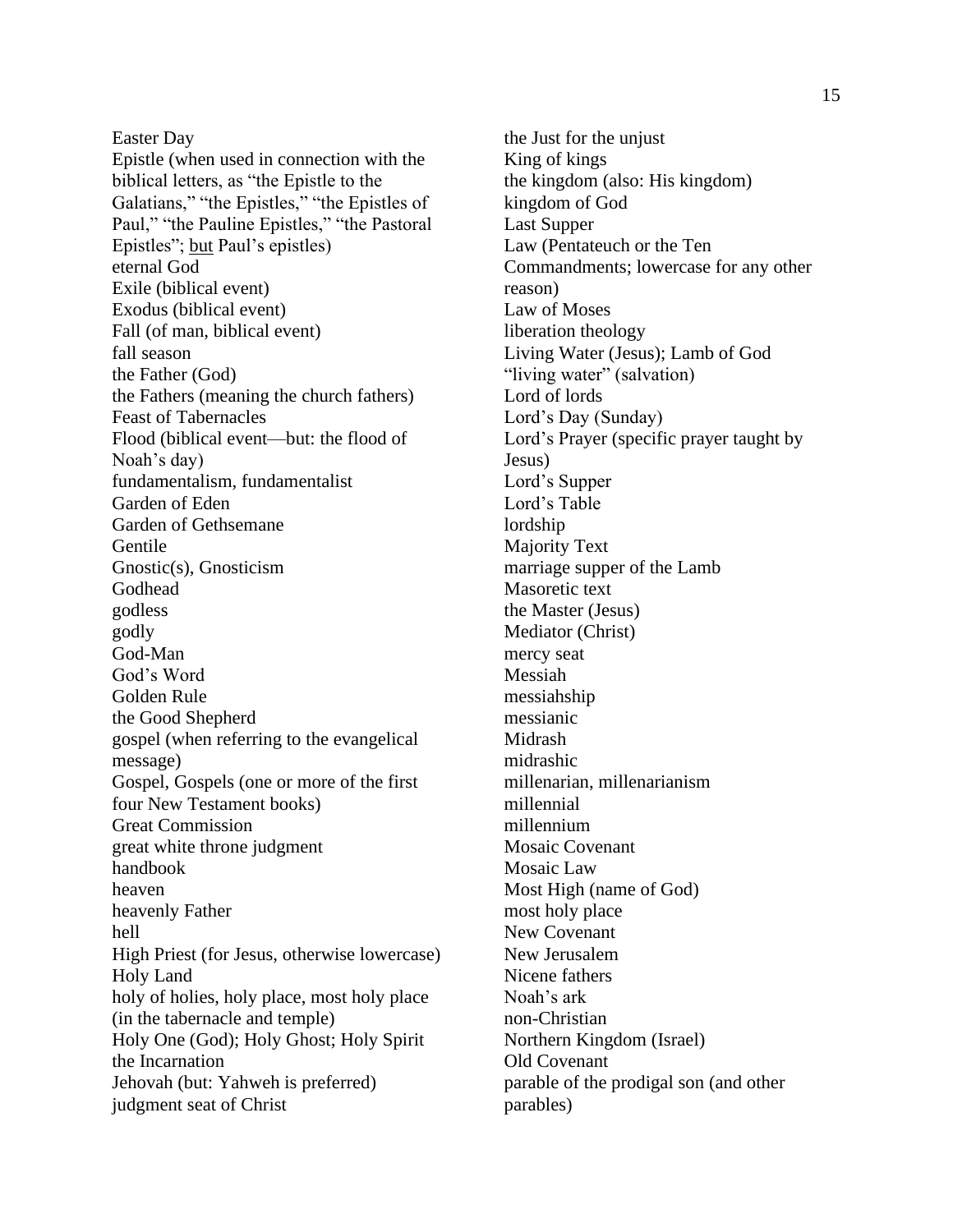Passover feast (Feast of the Passover) the person and work of Christ; the personhood of Christ; His being and work Person (one of the Trinity) eg. The third Person of the Trinity postmillennial, postmillenarian premillennial, premillenarian Prince of Peace Promised Land prophet (the prophet Amos) the Prophets (Hebrew division of the Old Testament) Protestant, Protestantism Psalm (specific song or chapter in the Psalms—Psalm 1; but: this psalm) psalmist (psalmist David) the psalms (general reference) Psalms (the biblical book) rabbi rabbinical (but: Rabbinical Judaism) rapture the Redeemer the Reformation registration the Resurrection (Jesus'; otherwise lowercase) Righteous One River Jordan Sabbath Day Sadducees Sanhedrin Satan satanic, satanism Savior scribes scriptural Scripture, Scriptures the Second Advent the Second Coming (biblical event; but: Christ's second coming) the Seminary (when referring to Dallas Theological Seminary)

Sermon on the Mount Shekinah Sin-bearer (Christ) Son of Man sonship Southern Kingdom (Judah) the Spirit of God the Spirit of Truth spring season (summer, fall, winter, spring) Stoic(s) (member of the philosophy begun by Zeno) stoic (an attitude) Student Handbook suffering Servant (Christ) Sunday school **Synoptics** Synoptic Gospels systematic theology tabernacle temple the Ten Commandments (but: the first commandment) third world (preference: two-thirds world) throne of grace Thy holy name Transfiguration (biblical event) the Tribulation, the Great Tribulation Trinitarian Trinity Triumphal Entry triune TV (not T.V.) the Twelve (referring to the apostles) unbiblical unchristian (but: un-Christlike, non-Christian) Upper Room white (Caucasian) wise men (biblical) Wonderful One (title of God) the Word (Bible or Christ)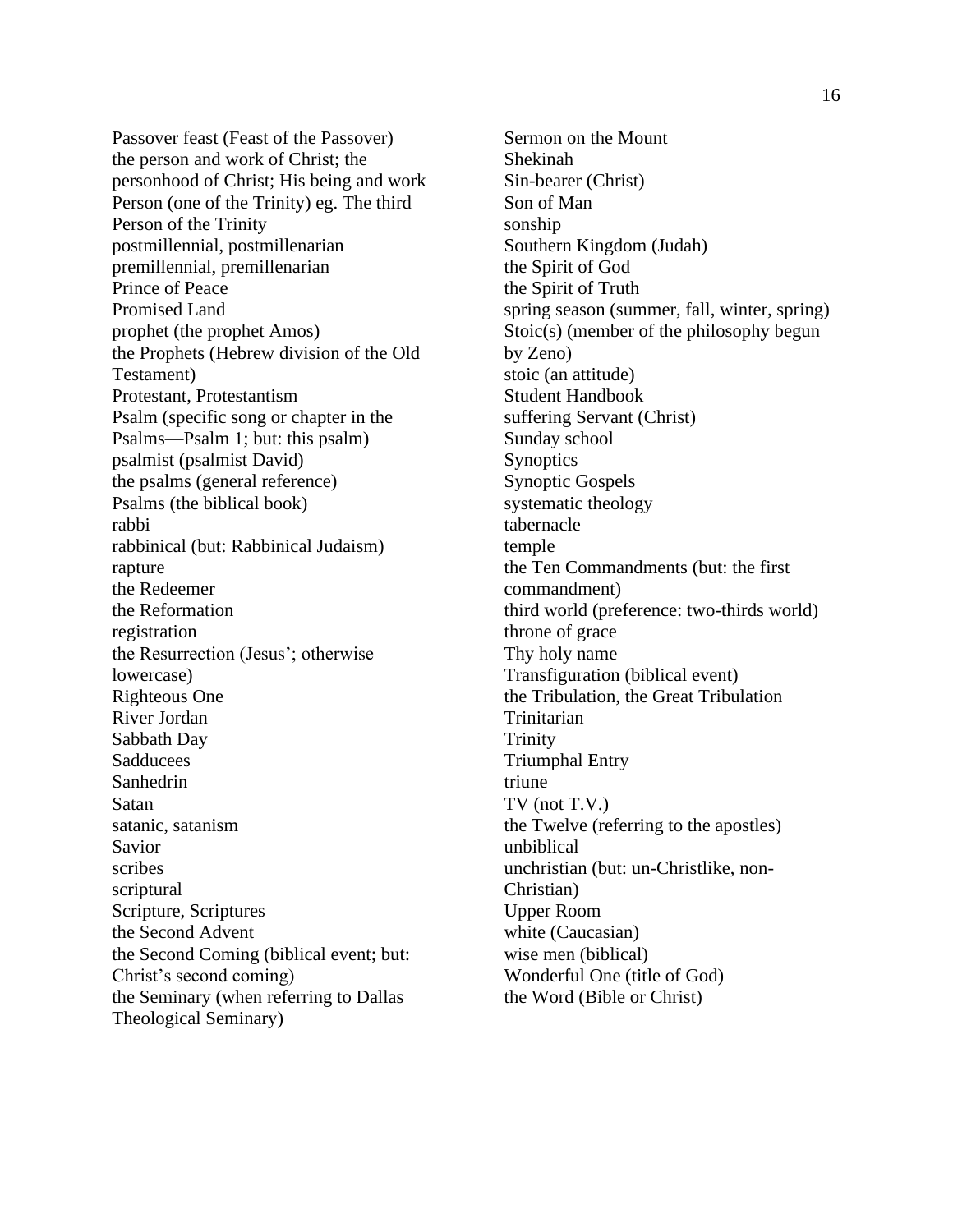Appendix A: Sample Title Page

# TITLE OF THE THESIS SHOULD BE ALL CAPS AND ARRANGED ON TWO LINES IF OVER 48 CHARACTERS

A Thesis

\_\_\_\_\_\_\_\_\_\_\_\_\_\_\_\_\_\_\_

Presented to

the Department of ?????????????

Dallas Theological Seminary

\_\_\_\_\_\_\_\_\_\_\_\_\_\_\_\_\_\_\_

In Partial Fulfillment

of the Requirements for the Degree

Master of Theology

\_\_\_\_\_\_\_\_\_\_\_\_\_\_\_\_\_\_\_

by

Your Full Name Here

Month Year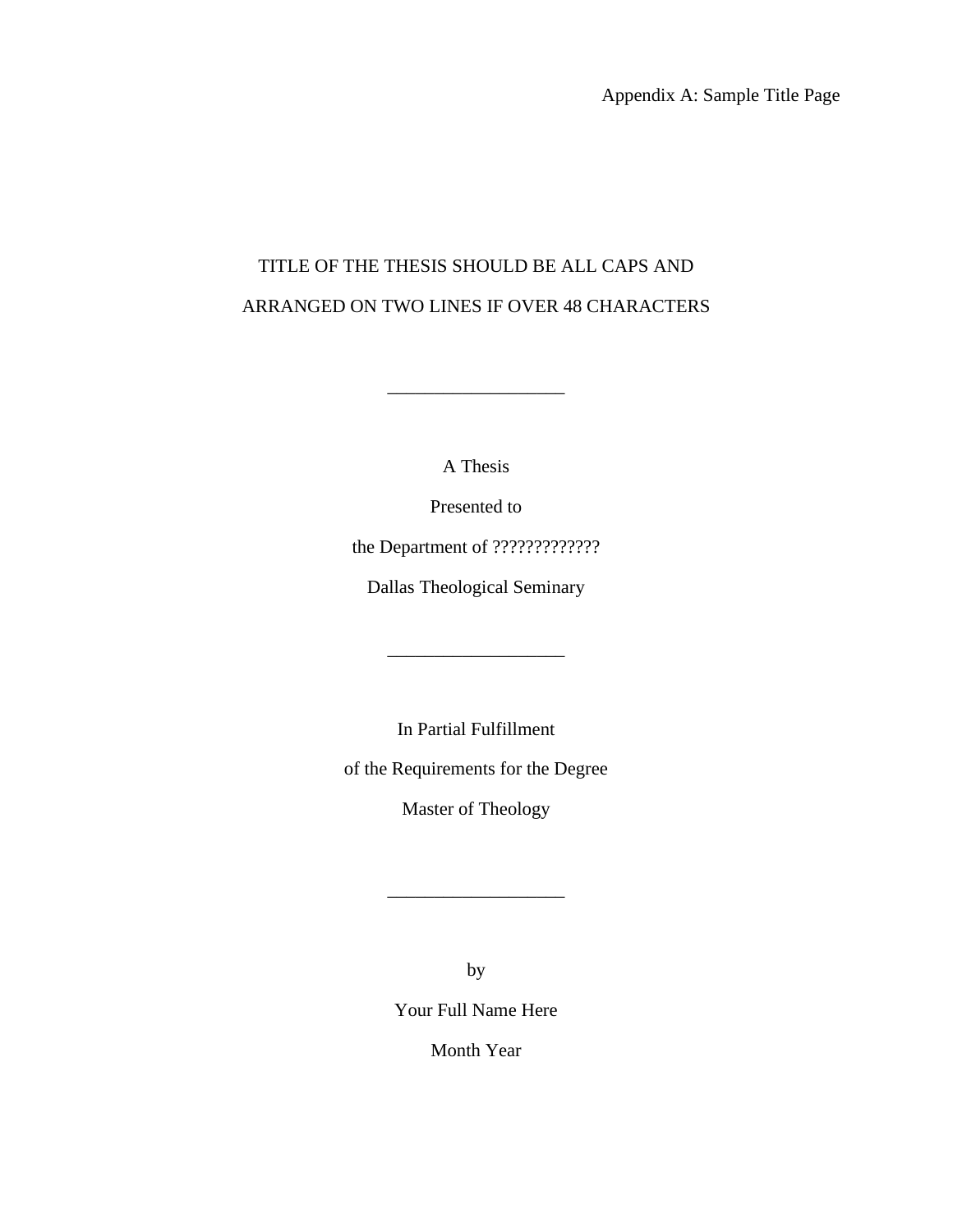# Appendix B: Sample Acceptance Page **APPROVAL SHEET**

\_\_\_\_\_\_\_\_\_\_\_\_\_\_\_\_\_\_\_\_\_\_\_\_\_\_\_\_\_\_\_\_\_\_\_\_\_\_\_\_\_\_\_\_

This thesis was written under the direction of the following examining committee.

Supervisor

John M. Smith, PhD Professor of Pastoral Ministries Dallas Theological Seminary

Second Reader

Susan L. Jones, PhD Professor of Educational Ministries and Leadership Dallas Theological Seminary

\_\_\_\_\_\_\_\_\_\_\_\_\_\_\_\_\_\_\_\_\_\_\_\_\_\_\_\_\_\_\_\_\_\_\_\_\_\_\_\_\_\_\_\_

Upon approval of the examining committee this thesis was accepted by the faculty of Dallas Theological Seminary in partial fulfillment of the requirements for the degree ?????????????.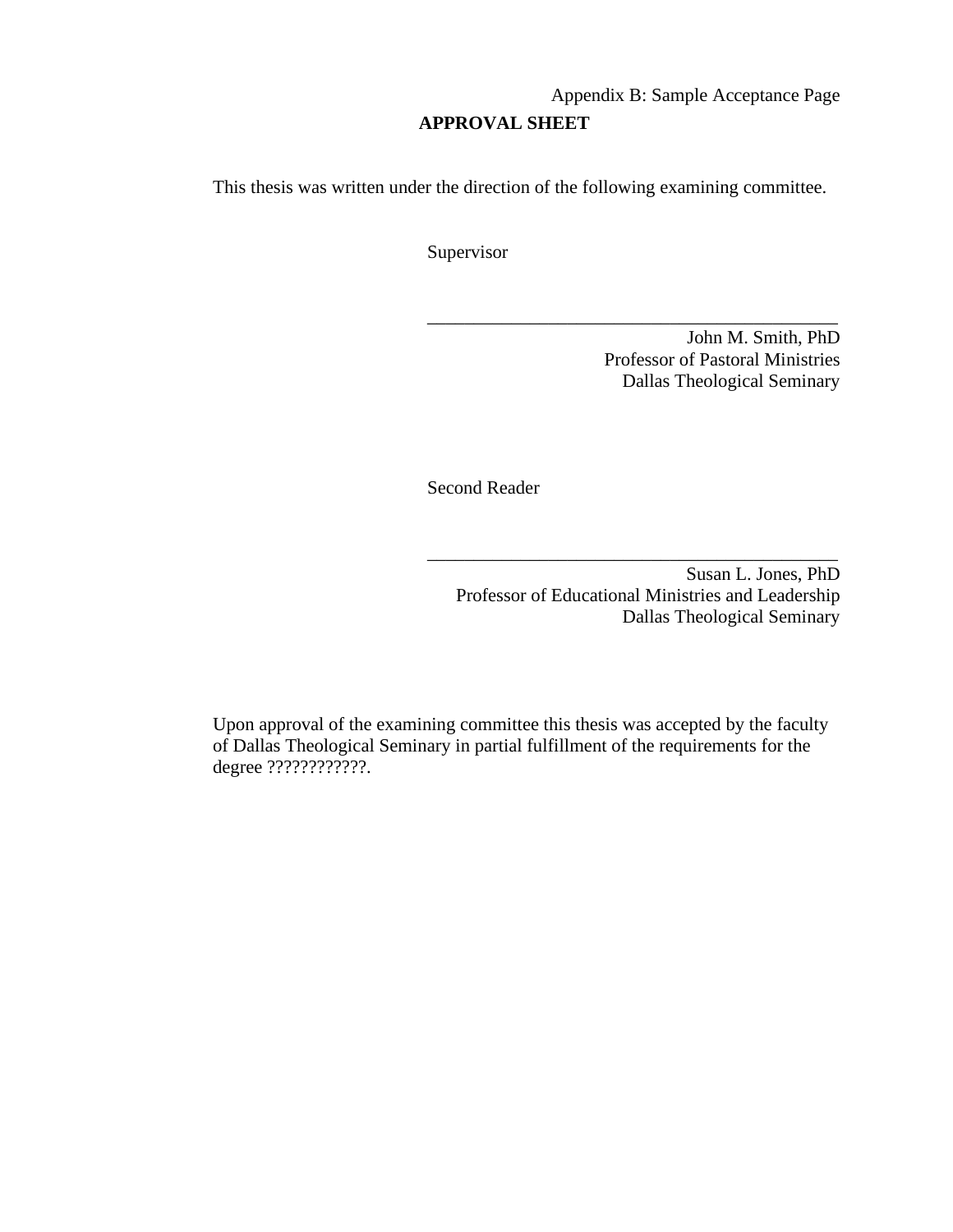## ABSTRACT

## THE ARTICLE WITH MULTIPLE SUBSTANTIVES CONNECTED BY KAI' IN THE NEW TESTAMENT: SEMANTICS AND SIGNIFICANCE

#### Daniel Baird Wallace

#### Readers: Buist M. Fanning, W. Hall Harris, Richard A. Taylor

The thesis of this dissertation is that the semantics of the article-substantive-καιsubstantive construction (TSKS) have been largely misunderstood. This misunderstanding has adversely impacted the exegesis of several theologically significant texts. The body of the dissertation is divided into three parts: historical investigation, linguistic-phenomenological analysis of the construction, and exegetical implications. That is to say, the reasons for the misunderstanding are traced historically; a better comprehension of the semantics of the construction is established by an examination of primary literature in the light of linguistic theory; and the implications of this analysis are applied to a number of passages in the New Testament.

Historically, our treatment begins with a clear grammatical principle articulated by Granville Sharp, and ends with the present-day confusion. In 1798 Sharp published a monograph in which he articulated a rule of Greek grammar, to the effect that in TSKS, when the substantives were singular, personal, and other than proper names, both had the same referent. He applied this to christologically significant passages such as Titus 2:13 and 2 Peter 1:1. But Sharp's canon has been frequently misunderstood, and consequently, assumed to be invalid.

An examination of the New Testament data and other ancient Greek literature revealed that Sharp's rule has a general validity in the language. All so-called exceptions seemed to be more apparent than real, and can be accounted for on linguistic principle. Further, the various permutations of TSKS displayed different, but nevertheless relatively coherent, patterns of meaning. Plural personal constructions rarely involved identical referents, except with participles; plural nouns were typically referentially discrete, but several examples involved some sort of overlap. Impersonal constructions only rarely suggested identity of referent; they routinely implied distinct or overlapping entities.

A number of exegetically significant texts are affected by the linguisticphenomenological investigation. In particular, there is a strong antecedent probability that the constructions in Matthew 24:3, Ephesians 2:20, 4:11, and 2 Thessalonians 2:1 probably do not imply identity, while the constructions in Titus 2:13 and 2 Peter 1:1 most likely do.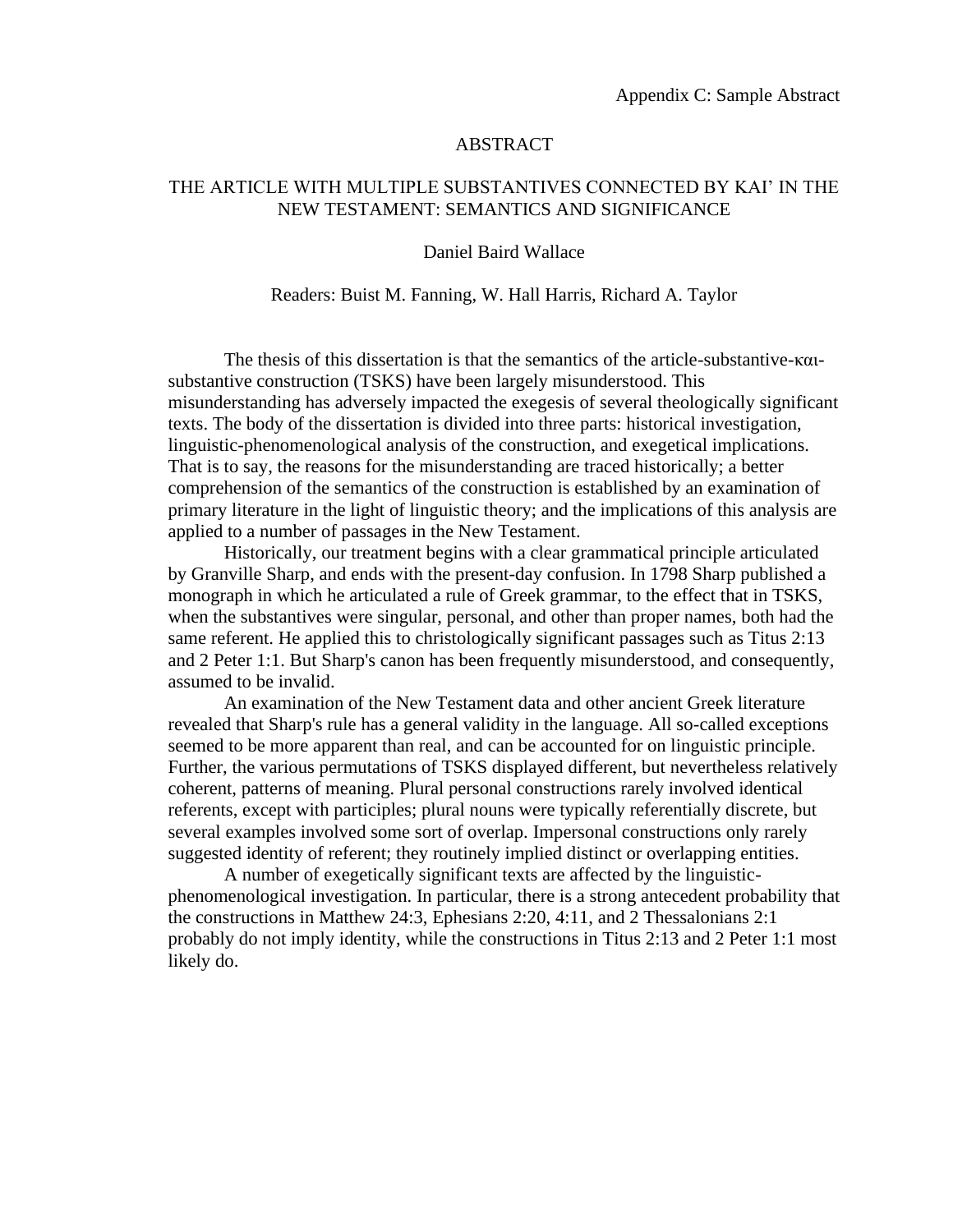# **TABLE OF CONTENTS**

| Chapter          |                  |          |
|------------------|------------------|----------|
| 1.               |                  |          |
|                  | First Heading 1  |          |
|                  | Second Heading 1 |          |
| 2.               |                  | $\gamma$ |
| 3.               |                  | $\gamma$ |
| $\overline{4}$ . |                  | $\gamma$ |
| 5.               |                  |          |
|                  |                  | $\gamma$ |